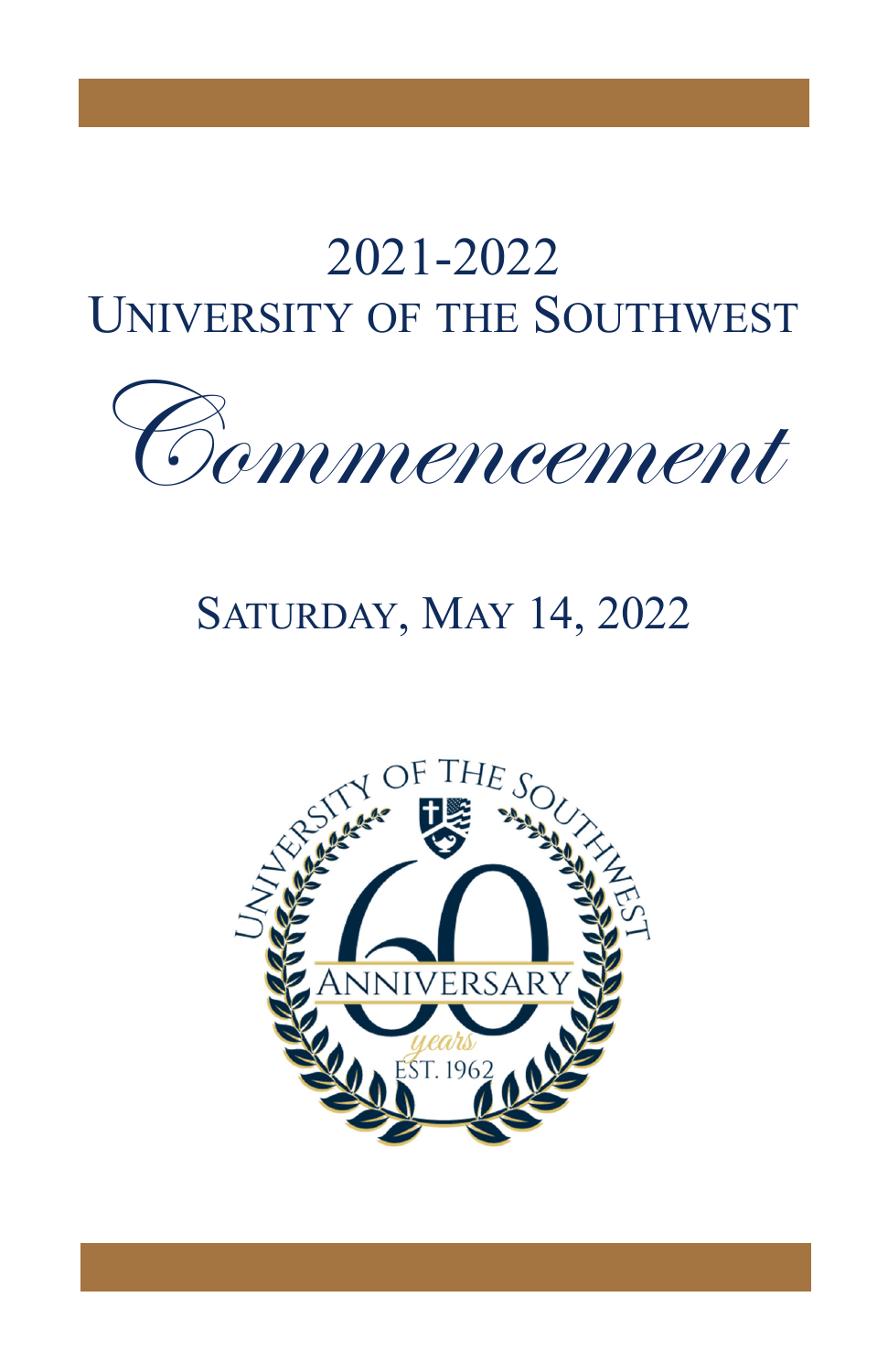# COMMENCEMENT

ORDER OF CEREMONY

#### 10:00 AM

**PROCESSIONAL** *Pomp and Circumstance by Edward Elgar* 

> **INVOCATION** Gabriel Perez‐Torres

**PLEDGE OF ALLEGIANCE** Nicholas Ivan Palomino

**INTRODUCTIONS** Dr. Ryan Tipton, *Provost and VP for Academic Affairs* 

**PRESENTATION OF STUDENT AWARDS** Dr. Ryan Tipton, *Provost and VP for Academic Affairs* 

**STUDENT ADDRESS** Kennedy McRuffin, *Student RepresentaƟve* 

> **COMMENCEMENT ADDRESS** Dr. Uwem Equan

**CONFERRING OF DEGREES** Gary Eidson, *Board of Trustees;* Dr. Quint Thurman*, President* 

> **PRESENTATION OF CANDIDATES** Steve Appel, *AthleƟc Director*

**ALUMNI WELCOME** Laura CasƟllo, *Board of Trustees* 

**RECESSIONAL** *Rondeau by Jean‐Joseph Mouret*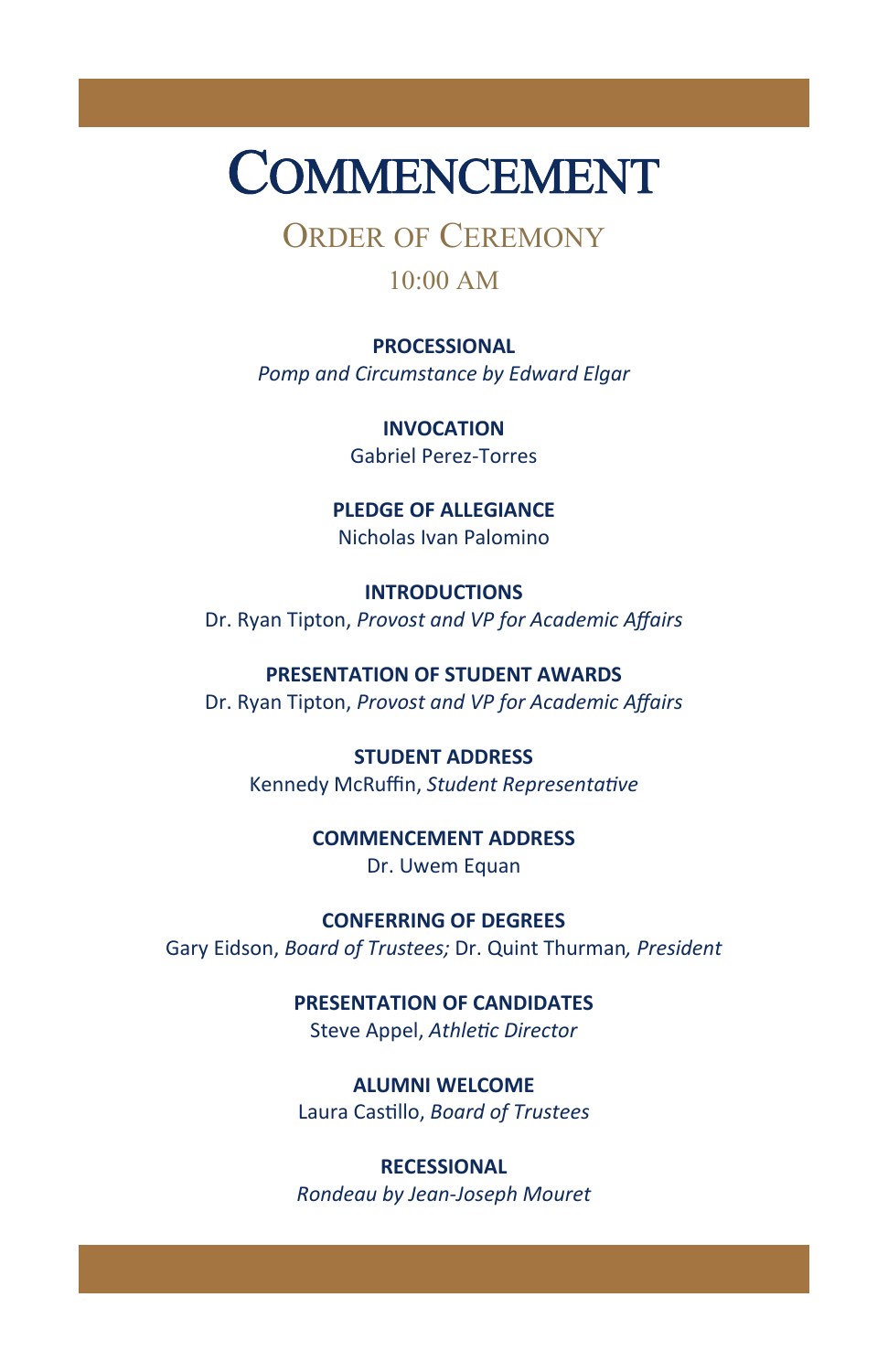# COMMENCEMENT

ORDER OF CEREMONY

#### 2:00 PM

#### **PROCESSIONAL**

*Pomp and Circumstance by Edward Elgar* 

**INVOCATION/PLEDGE OF ALLEGIANCE** Dr. Elaine Sena Cortez, *Board of Trustees* 

**INTRODUCTIONS** Dr. Ryan Tipton, *Provost and VP for Academic Affairs* 

#### **PRESENTATION OF HONORARY DOCTORATE**

Gary Eidson, *Board of Trustees;* Dr. Quint Thurman*, President* 

**PRESENTATION OF STUDENT AWARDS** Dr. Ryan Tipton, *Provost and VP for Academic Affairs* 

#### **COMMENCEMENT ADDRESS** Dr. Uwem Equan

**CONFERRING OF DEGREES** Gary Eidson, *Board of Trustees;* Dr. Quint Thurman*, President* 

#### **PRESENTATION OF CANDIDATES** Steve Appel, *AthleƟc Director*

**ALUMNI WELCOME** Laura CasƟllo, *Board of Trustees* 

#### **RECESSIONAL** *Rondeau by Jean‐Joseph Mouret*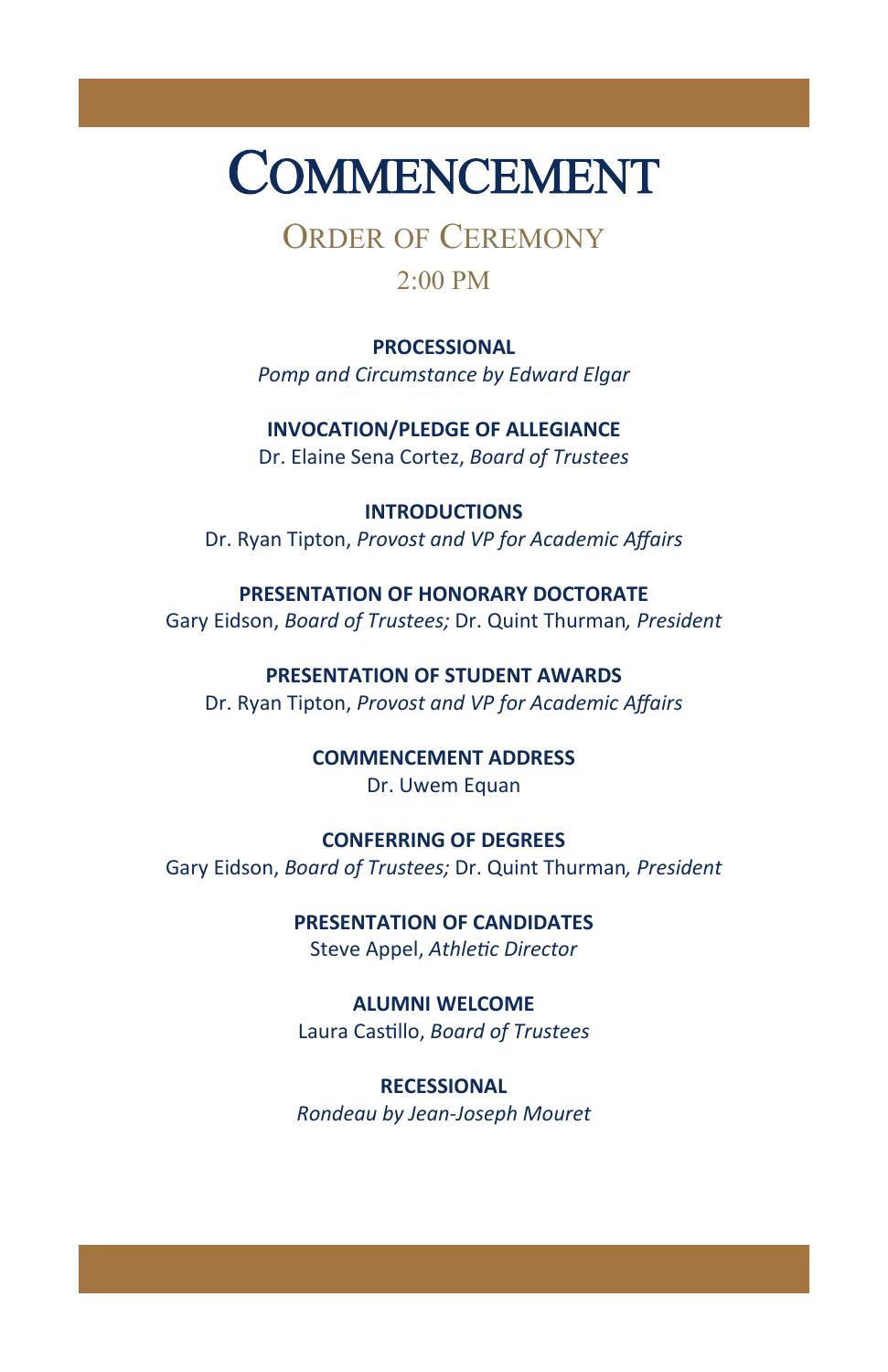# MISSION STATEMENT

University of the Southwest is a Christ-centered educational community dedicated to developing men and women for a lifetime of servant leadership by emphasizing individual faith, responsibility, and initiative.

Teaching at University of the Southwest adheres to belief in God, in the Bible as the inspired Word of God, in Jesus Christ as the Son of God, and in the separation of church and state.

University of the Southwest strives for excellence in academic curriculum, campus life programming, and student activities in a supportive educational community where freedom of thought and expression is honored and the demonstration of faith in acts of service is encouraged.

At University of the Southwest, students are instructed and mentored by a faculty and staff who demonstrate Christ‐centered values and maintain an environment where students can live and work cooperatively, valuing the multiple cultures from which they come; and

As a community of initiative, University of the Southwest challenges graduates to become enterprising members of our society, contributing to the common good by advocating and participating in the productive commerce of free enterprise, the constitutional privilege of self-government, and the practical contributions of community service.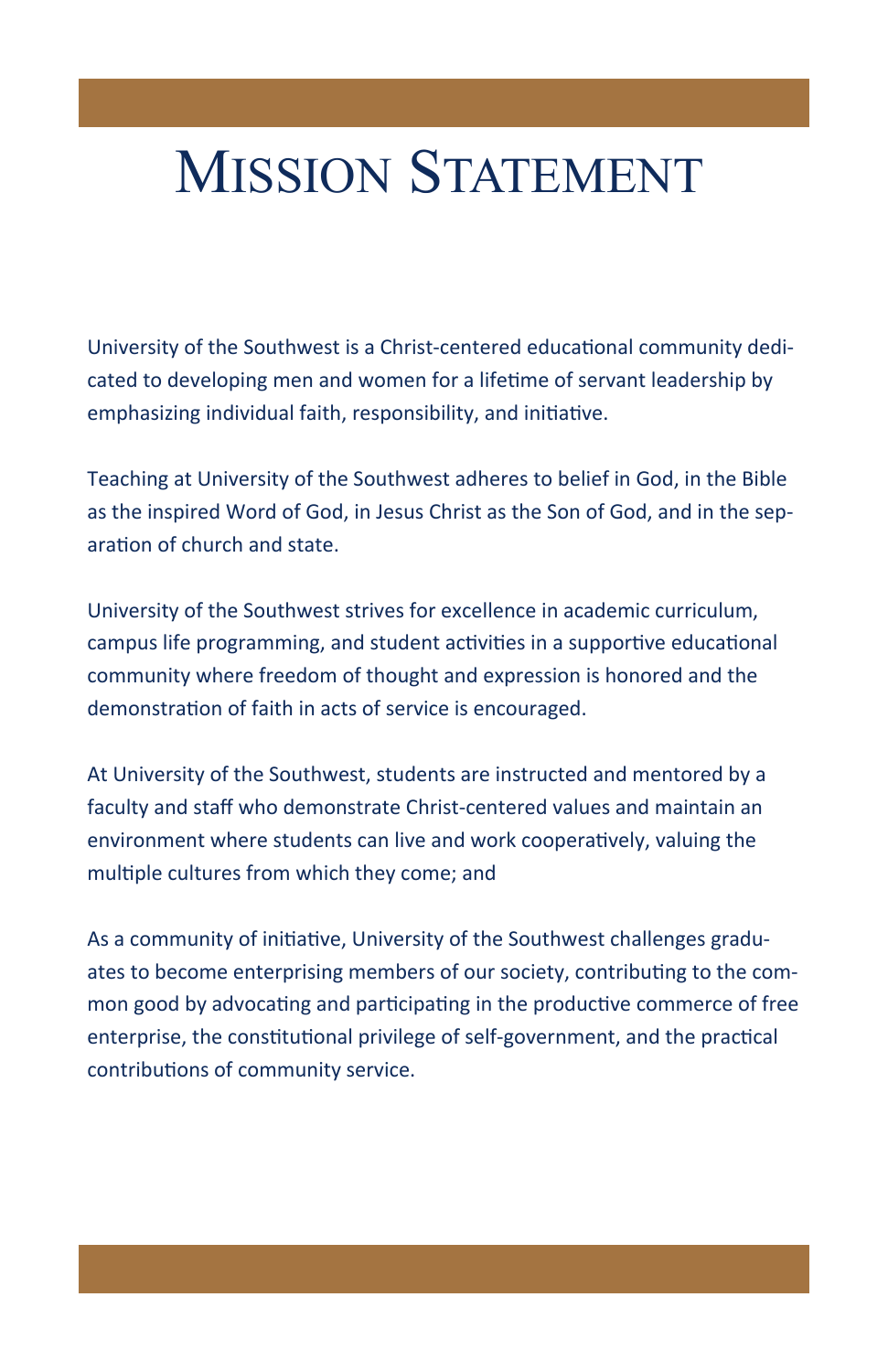# HONORARY DOCTORATE

## **RECIPIENT**

# Paul Campbell

Paul Campbell has been a resident of Hobbs, New Mexico since 1978. He was a partner in the family business, Forrest Tire Company, for nearly forty years, retiring in 2016.

Even before his retirement, Paul was active on the boards of many organiza-Ɵons in this community including Boys and Girls Club of Hobbs, The United Way, University of the Southwest, and Economic Development Corporation of Lea County. He currently is serving as a Director on the J.F Maddox Founda‐ tion Board, Habitat for Humanity, and the Board of Directors of Lea County State Bank.

Paul is also an acƟve member of First United Methodist Church‐Hobbs. He has served as Chair of the Finance Committee and the Staff-Parish Relations Committee. He was part of several mission projects, among them One Love Worldwide (water wells), a dormitory project in Kenya, and a seminary in the Congo.

Paul currently serves as co‐chair of the church's Mission Team and Chairman of its Administrative Council. He is also active with the Sacramento Camp and Conference Center.

Paul and Sherry, his wife of more than 40 years, have three children and eight grandchildren.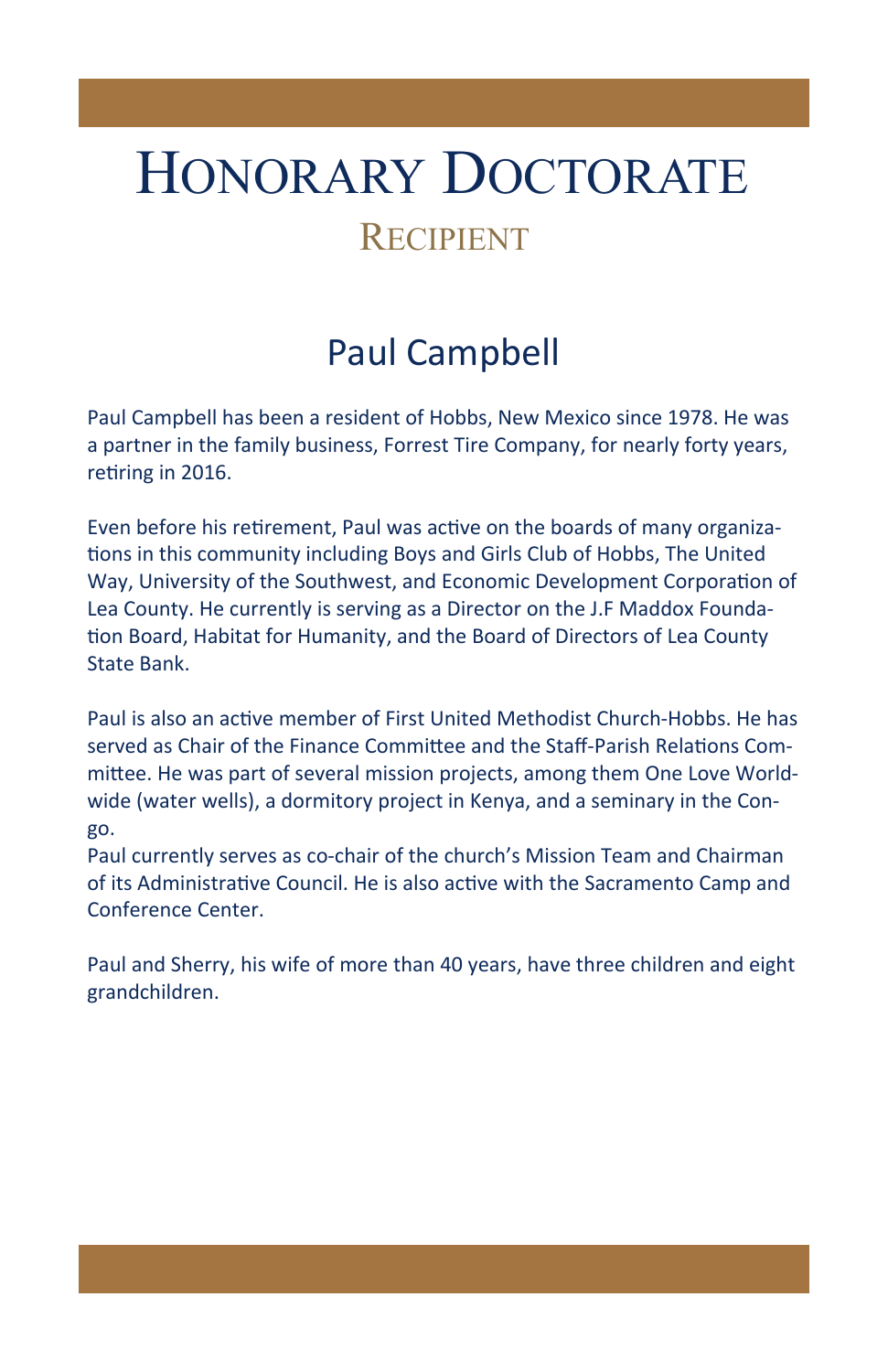# COMMENCEMENT

## SPEAKER

#### Dr. Uwem Equan

A native of Akwa Ibom state in Nigeria, Dr. Uwem Equan migrated to the United States nearly 40 years ago.

He is the President and CEO of Uwem Equan Insurance Agency, Inc. and Presi‐ dent of Sirlife Inkjet Toner LLC. A former immigration Control Officer for the Nigerian Immigration Service, Dr. Equan graduated from Fayetteville State University with a Bachelor of Science degree and earned an MBA at New York Institute of Technology. He is a proud graduate of University of the Southwest's DBA program, earning a doctorate in Leadership and Organizational Development.

Dr. Equan is a member of the Mid-Atlantic Zone Diversity Committee, multitime President Club and Chairman Circle award recipient, and lifetime Regional Vice President Club member.

He is also a member of the Charlotte Chamber of Commerce, former chairman, Board of Trustees of Akwa Ibom Association, USA (AKISAN), a lifetime member of the Nigerian Community in Charlotte, President AKISAN Charlotte metro chapter USA, and Lifetime Member of Brothers Abroad Association.

"What keeps me going, " said Dr. Equan, "is my God, wife Eno, four children (Nate, Alicia, Stephen, and Olivia), my entire family home and abroad.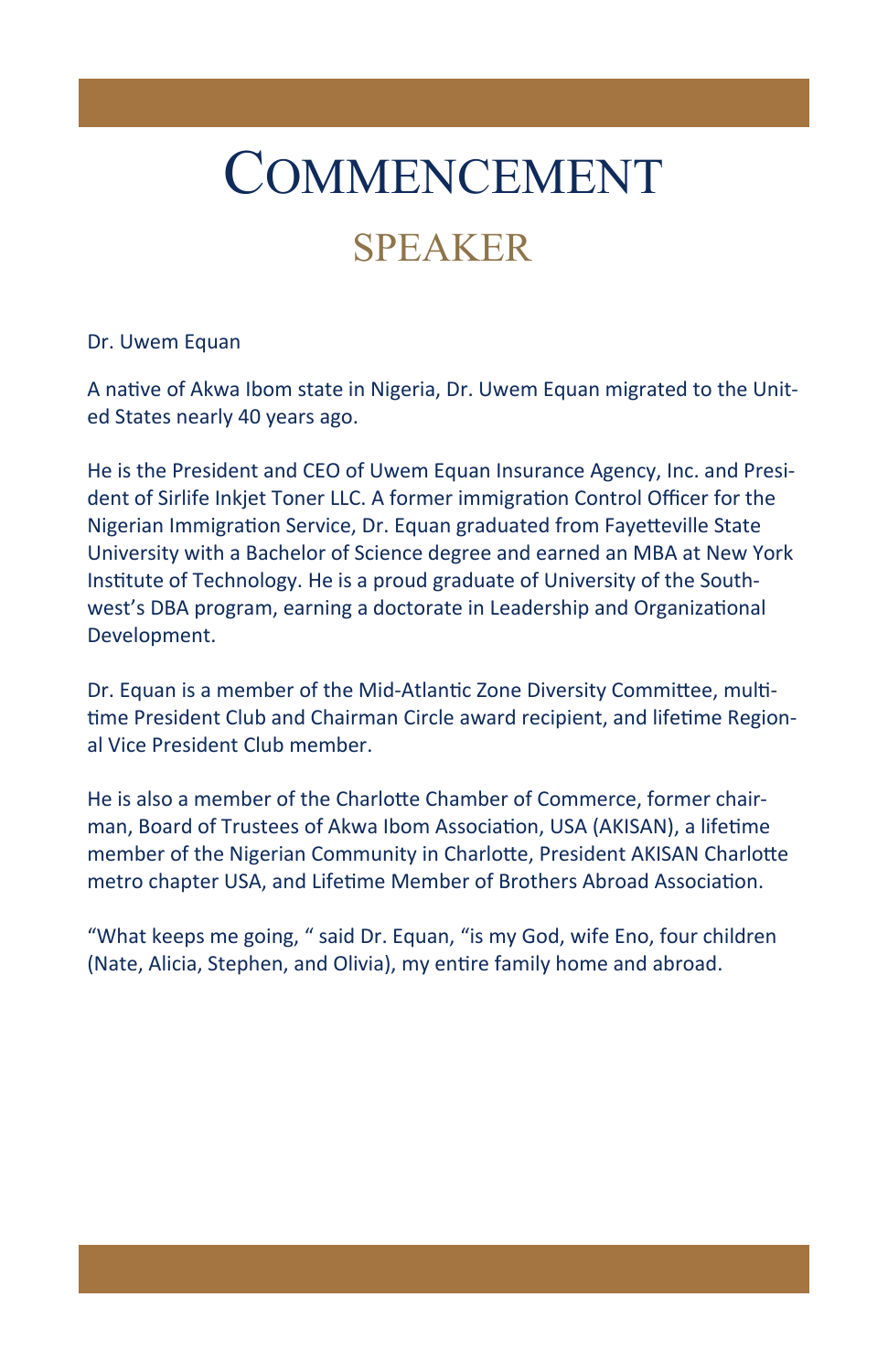# **CLASS**

# REPRESENTATIVE

Kennedy McRuffin was born and raised in Dallas, Texas daughter of Tobian and Demetria McRuffin. She received an Associates of Arts and Science from the New Mexico Junior College. She then transferred to the University of the Southwest in 2020 majoring in Healthcare Man‐ agement in which she hopes to continue with her MBA. During her time at University of the Southwest she was part of the volleyball team, became a Resident Assistant, a mentor for MyPower, and participated in HOG (Healthcare Occupations Group).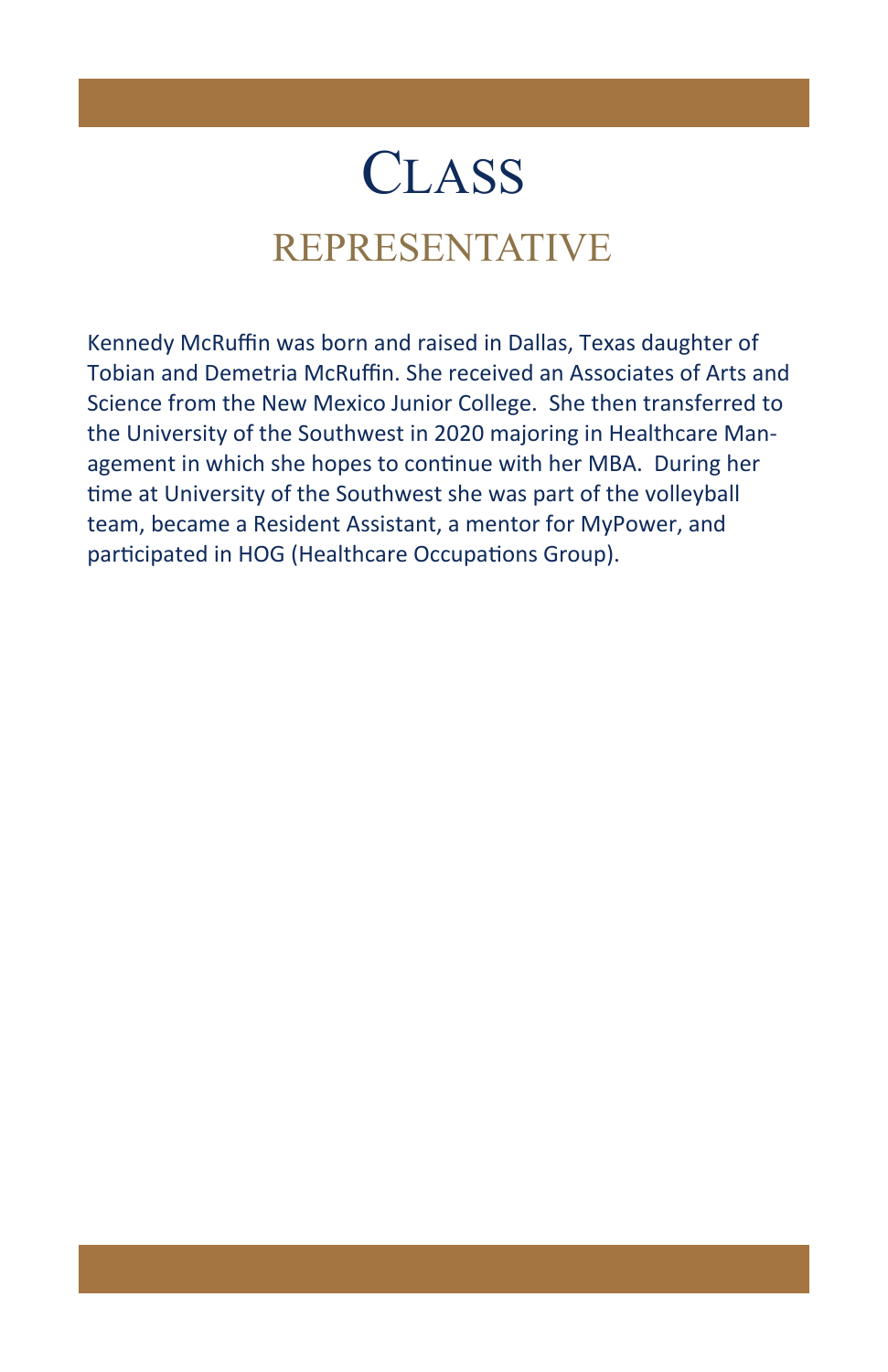While every effort is made to ensure the accuracy of this program, printing deadlines and other factors sometimes prevent inclusion of graduates' names or may result in publication of names of individuals who have not completed graduation requirements. This program, therefore, should not be used to determine a student's official academic or degree status, and the university makes no representations as such and further reserves all rights to amend, alter, or delete the contents of this program at any time. Names of graduates participating in today's ceremony are in **bold.** 

## BACHELOR OF ARTS

**Vivian Sanchez‐Alvarado** General Studies Jonathan McKinley Bloodman General Studies **Brandon Michael Cataldi** General Studies Melvin James Flax General Studies Michelle A. Fletcher General Studies **Natalie Franco** General Studies Tariq Randall Levesque Communication and Technical Writing Brandon Kobe Meadows General Studies Karisa Raines General Studies **Vicki Rae Richardson** General Studies **Idalys Celest Romero Pimentel** General Studies Michaela Trevino General Studies Jelani Tania Cruz Williford General Studies

## BACHELOR OF BUSINESS ADMINISTRATION

Matthew Alvarado Sports Management Jacob Israel Chavarria Management **Valencia Maria Clark** Management Michael Lee Downs Sports Management **Priscilla Garcia Accounting Samantha Gonzalez Marketing** Colin Earl Hill **Marketing** 

#### **Robert E. Madrid** Sports Management Nicholas Matthew Martinez Sports Management **Elizabeth MarƟnez Accounting** Hunter David McLarry ••• E‐Commerce **Kennedy Denise McRuffin •••** Healthcare Management **Cheyenne Miles Marketing**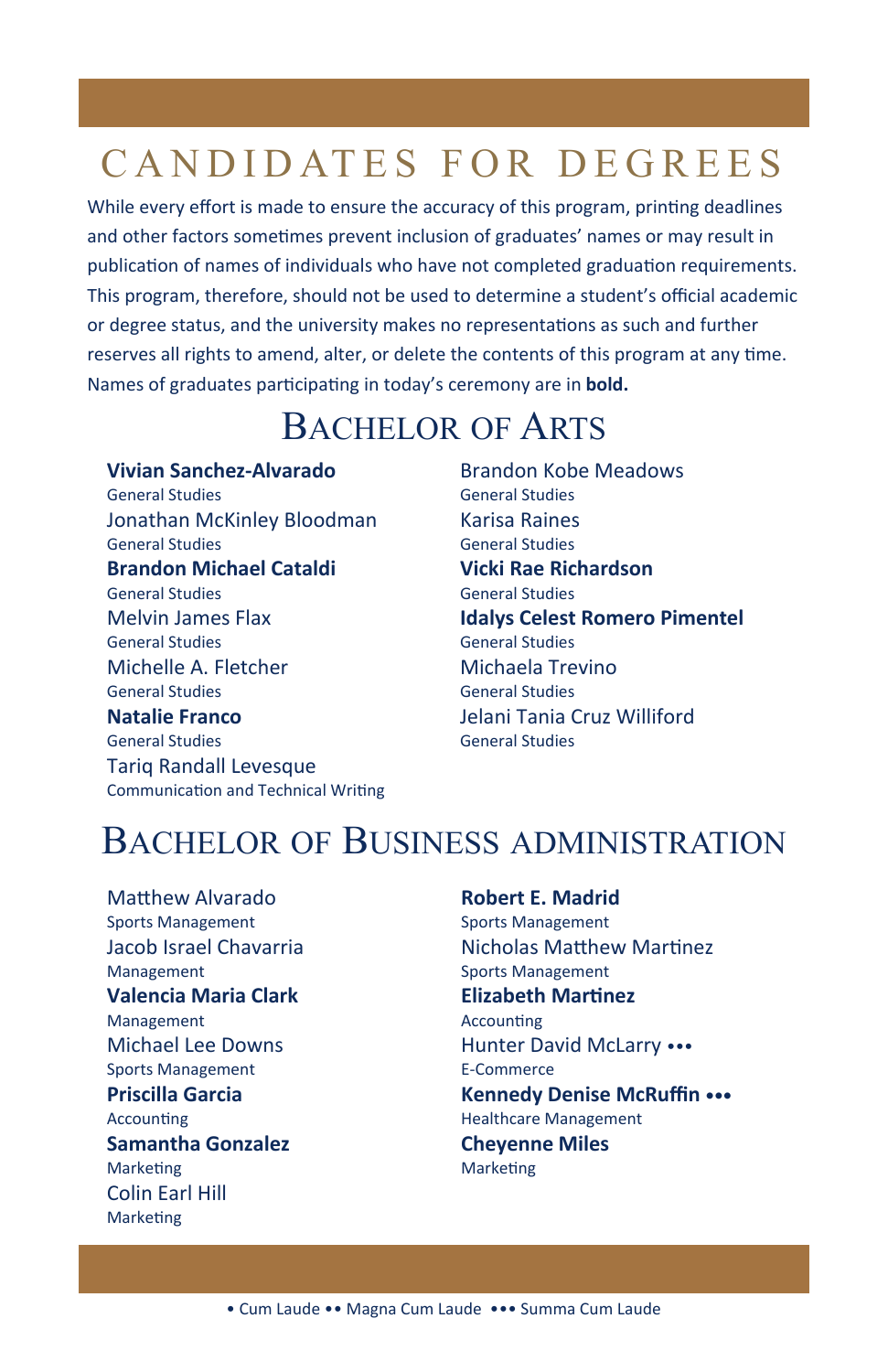#### BACHELOR OF BUSINESS ADMINISTRATION

Justin Jerrid Pastiney **Marketing** Jazmin Rios **Accounting Craig Edwin Robbins Marketing** David Andres Rojas Garavito•• Global Business Management James C. Roundtree III Sports Management **Gabriella Elizabeth Ruiz** Sports Management

#### **Gerardo Tenorio**

Management **Carmon L. Tippy••• Accounting** Celestina Reana Tovar **Accounting** Jacob Ashlen Trejo Sports Management **Nathaniel White Accounting** Khaire Williams Management **Priscilla Marie Zamora Accounting** 

#### BACHELOR OF SCIENCE

Ezra MarƟn Acosta Criminology and Criminal Justice **Robert Braxton Ashford•** Criminology and Criminal Justice **Melissa D'Ann Bartlett** Psychology Rhianna Bortoli Criminology and Criminal Justice Shanyce Cabrales Psychology Maria D. Coleman Psychology Jessica Danielle Gurule Criminology and Criminal Justice **Chalea Leik** •• Psychology **Autumn Rae Lopez** Criminology and Criminal Justice

#### **Andrea Patricia MarƟnez**

Criminology and Criminal Justice-AdministraƟon **Mariah Garcia– McDaniel •** Psychology Corrina Lisette Ortiz Biology ‐ Pre Medicine Adriana K. Orwig Biology ‐ Pre Nursing **Gabriel Perez‐Torres** 

Criminology and Criminal Justice Desirae Ramirez Psychology

Jennifer Lynn Schroeder Criminology and Criminal Justice **Fernanda Sepulveda**  Psychology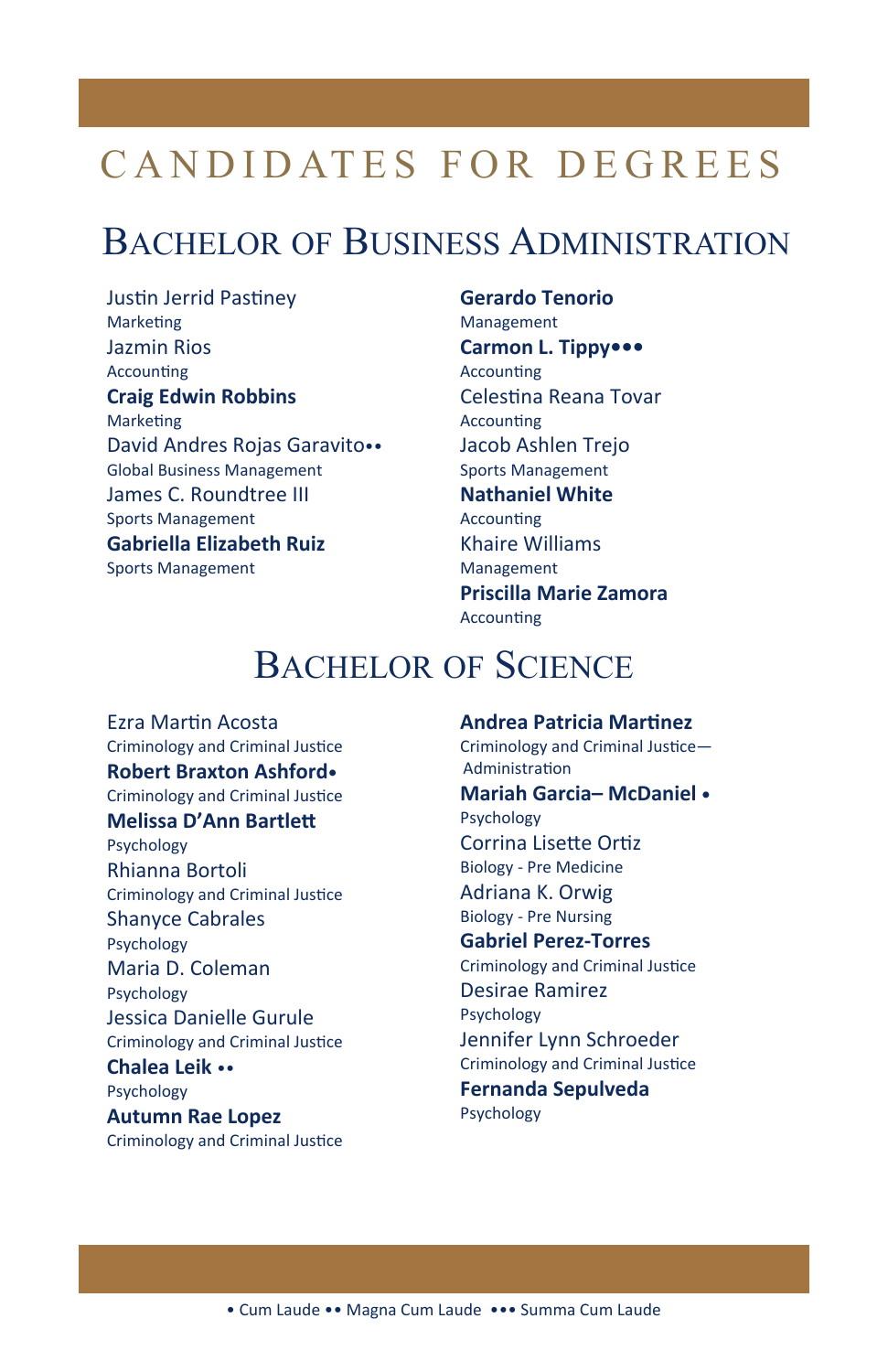### **BACHELOR OF SCIENCE**

#### **Shellie Tucker**

**Biology - Pre Medicine Oscar Talamantes** Criminology and Criminal Justice **Evelis Vicenty Biology - Pre Medicine** 

#### **BACHELOR OF SCIENCE IN EDUCATION**

Angelina D. Barela Kinesiology and Exercise Science **Briana Leigh Brock** Kinesiology and Exercise Science Anaveus F. Brown Kinesiology and Exercise Science **Michael Davis** Kinesiology and Exercise Science **Kayla Maria Duran** Kinesiology and Exercise Science John P. Garcia Kinesiology and Exercise Science Lorena Gonzalez-Espitia Kinesiology and Exercise Science Lizbeth Cristela Hernandez Secondary Education-Mathematics **Martingue Larvingo** Kinesiology and Exercise Science **Caden Thomas Ledbetter** Kinesiology and Exercise Science **Brittany McCorry-White** Kinesiology and Exercise Science Sonia Liliana Medina ... Kinesiology and Exercise Science Dan Eli Moreno Kinesiology and Exercise Science **Carlos Amilcar Narvaez** Kinesiology and Exercise Science

**Darien Leanne Nelson** Kinesiology and Exercise Science Kimberly Marie Nevarez. Kinesiology and Exercise Science **Katheryn Otto** Elementary Education-Language Arts Nicholas Ivan Palomino Kinesiology and Exercise Science **Rosario Taide Muniz Quiroz**• Special Education-Social Science Lesielie Ramos... Special Education-Social Science **Isabel Andrea Rodriguez** Kinesiology and Exercise Science **Kea Maria Sandoval** Kinesiology and Exercise Science **Clinton Sims** Kinesiology and Exercise Science **Jasline S. Stansell** Special Education-Language Arts Mary Teichroeb ••• **Elementary Education-Social Studies** Alvin B. Thompson Kinesiology and Exercise Science Diego Angel Vasquez Kinesiology and Exercise Science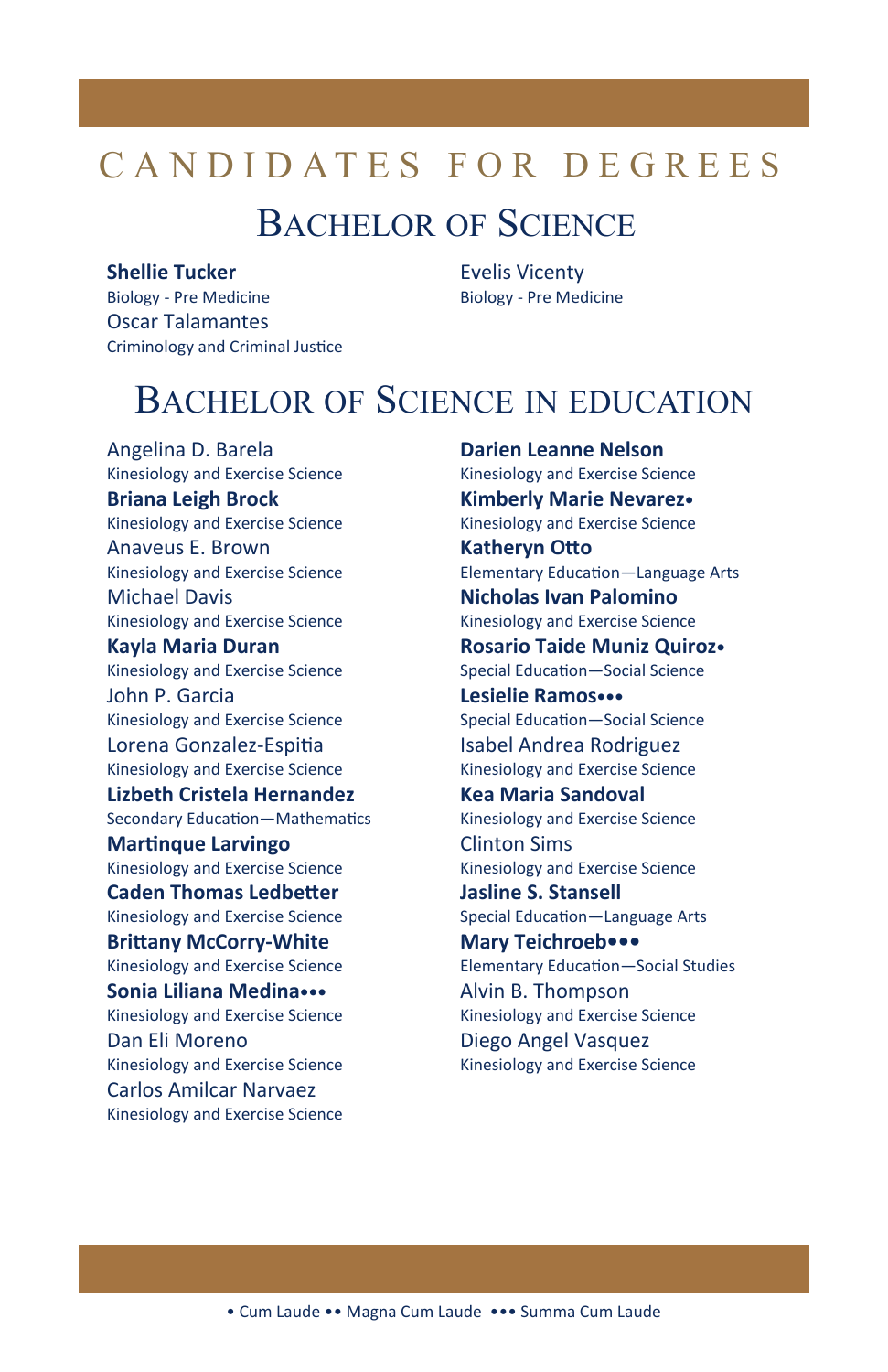### MASTER OF BUSINESS ADMINISTRATION

Babak Aria Project Management Victoria Michele Berroteran Public AdministraƟon **Pamela J. Boisvert**  Self‐Design Natalia Nieves Buescher **Marketing** Caitilin Gabrielle Crisostomo **Accounting Dawya Wilson Davis** \* Healthcare Administration Irina Denisov\*\* Finance Drew Derrieux Sport Management and Recreation Joseph Dillard\*\* Strategic Management **Ricky C. Dorsey** Human Resource Management **Hilda Mirella Enriquez** Healthcare Administration Marcy Gendron Public AdministraƟon Shelley Guard\*\* Strategic Management **Adriana Lizbeth Guzman Marketing** Derrick Lorenzo Hall\*\* Healthcare Administration Cody Erickson Hildreth **Accounting** Ashley Brooke Honea Strategic Management Kristopher K. Jones Self‐Design

Bridgit Kutrice King Public Administration Constance Maag Human Resources Mackenzie Lauren Mackie Healthcare Administration **Kennede Noell McCalip Accounting Keiron Tramell Morning**\*\* **Marketing** Edgar R. Negrete Sport Management and Recreation Regina Bisilola Okeke\* Human Resource Management **Kevin Dean Pauwels\*\*** Strategic Management Faraz Rashid Human Resource Management **Aaron Kain Robledo\*\*** Strategic Management **DesƟny Rojo \*** Strategic Management Lauren Winn Runge\* Self‐Design Taylor Alexandria Salness **Accounting Saida Avelyn Santillan** Finance Amanda Dee Lynn Scully Strategic Management Endel A. Sorra\*\* Healthcare Administration **Tyler Thomas Watkins** International Business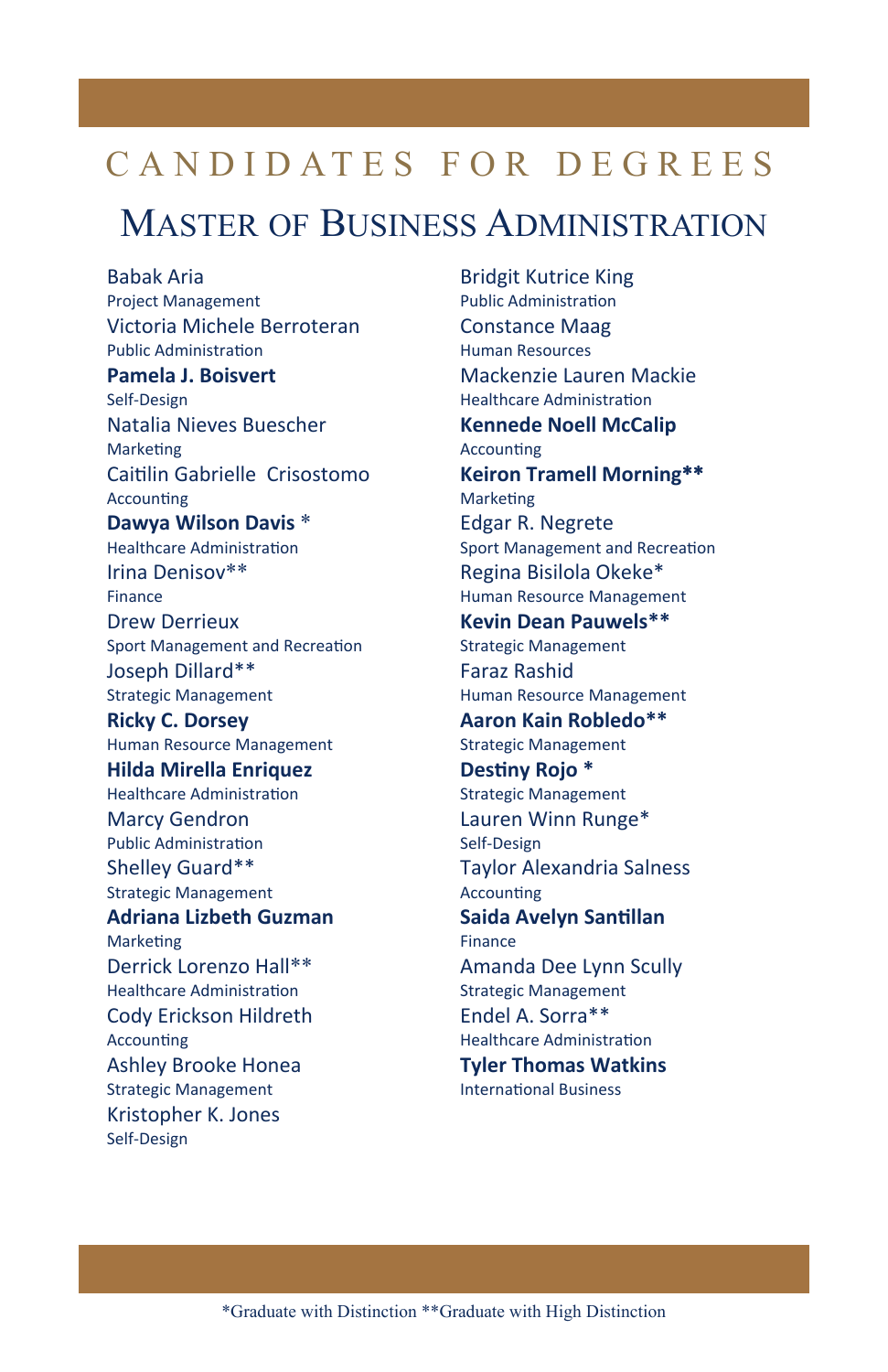# CANDIDATES FOR DEGREES MASTER OF SCIENCE

Alexandria Adams\*\* Health and Human Performance Diane Bergin Clinical Mental Health Counseling Garfield W Bloodman, III\* Biology-Genetics Natalie Brown\* Clinical Mental Health Counseling Jelena J. Buble\*\* Biology‐Forensic **Kiana Burchett** Clinical Mental Health Counseling Aileen Caudillo Criminology and Criminal Justice **Isabel Alexandria Chavez**  Health and Human Performance **Samantha Jo Clifton\*\*** Clinical Mental Health Counseling Jocelynn Coleman-Barnett Biology-Genetics **Gina Correa\*\***  Biology‐Forensic **Tevin Davis**\*\* Clinical Mental Health Counseling Rawan Elhimri\*\* Biology-Genetics Alea San Emeterio Biology-Genetics Allison A. Garcia\*\* Biology ‐ Forensic Jacquelyn Garcia\*\* Biology ‐ Forensic Amberlyn Green\*\* Biology ‐ Forensic **Miguel Antonio Grijalva**\* Health and Human Performance Lorrie Grinkewitz Biology-Genetics

**Harlei W. Haceesa** Medical Sciences Daniel Hammer\*\* Medical Sciences Kevin Hand\*\* Biology ‐ Forensic Gabrielle Noelle Heckmann\*\* Biology ‐ Forensic **Gentry Henry**  Health and Human Performance **Lorraine Marie Hernandez**\*\* Health and Human Performance Ashley Wade Hill\*\* Biology‐Forensic Sonya B. Hobbs\* Clinical Mental Health Counseling Rachel Joseph \*\* Psychology **Meredith Kennedy Keasler**\* Clinical Mental Health Counseling Garret Keys\*\* Biology-Genetics **Nicole Knapp**\*\* Biology-Genetics Cindy Koenig Clinical Mental Health Counseling Jack Francis Laurie Health and Human Performance Miranda Lea\* Biology-Genetics Kimberlin Leigh Biology-Genetics Bethany Mack\*\* Biology‐Forensic **Yasmeen Sanchez**\*\* Health and Human Performance **Monika Teresa Madrid**  Health and Human Performance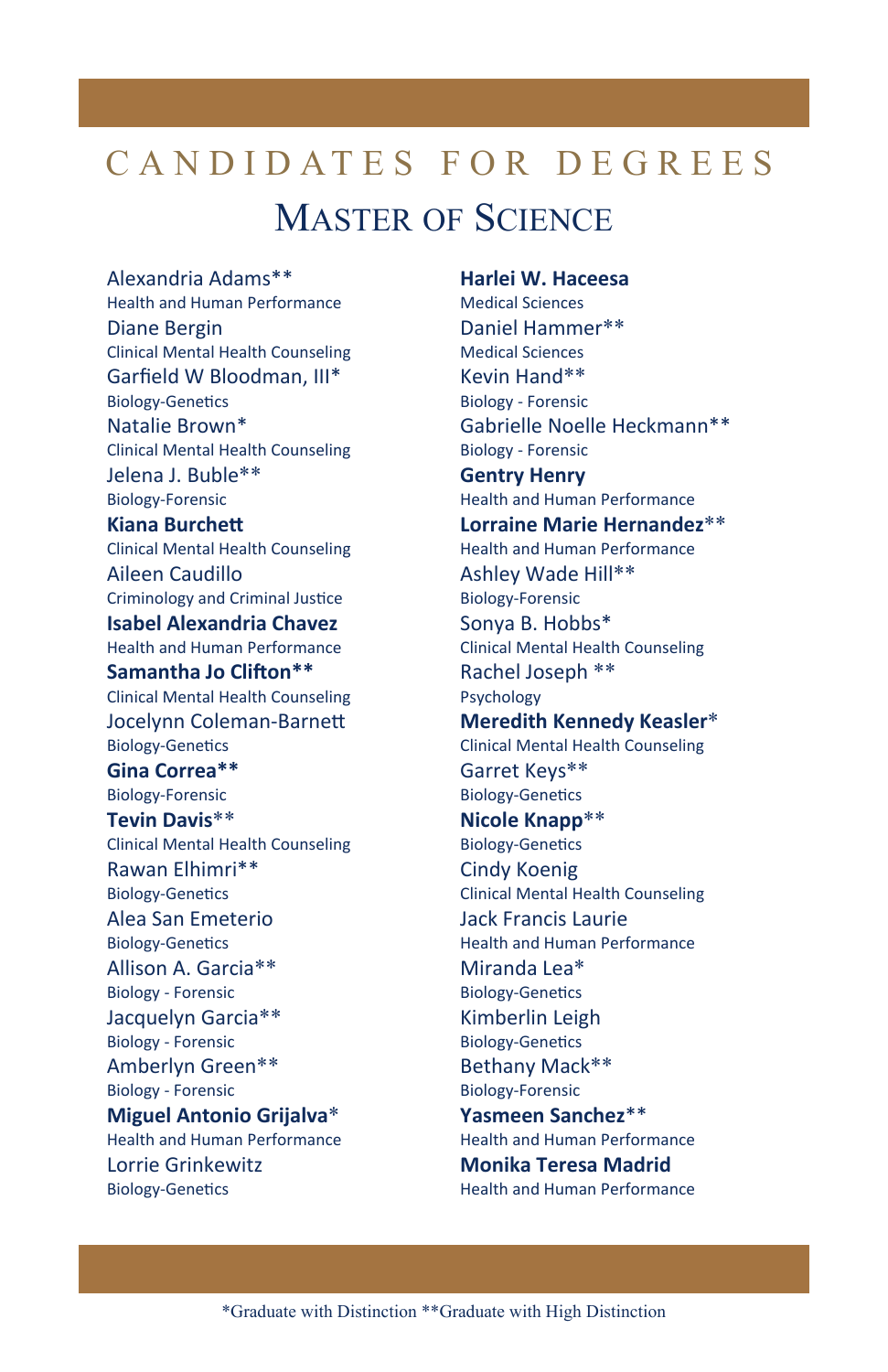# CANDIDATES FOR DEGREES MASTER OF SCIENCE

#### **Tanner MarƟnez**

Health and Human Performance Mathew William Mata Health and Human Performance Andrew James Mathews\*\* Biology‐Forensic **Tonya Renee McDermid** Clinical Mental Health Counseling **MaƩhew Thomas McDonald**\*\* Clinical Mental Health Counseling **Tasneem Mobarak** Biology‐Medical Sciences Russel Morgan Homeland Security and Emergency Management **Kalimah Muhammad**  Health and Human Performance Lillian Dianne Nelson\*\* Health and Human Performance Amanda Nicole Nickles Criminology and Criminal Justice **Mikaela Ochoa**  Criminology and Criminal Justice Jasmin Vianney Porras Health and Human Performance **Brianna Ramos** \*\* Biology-Genetics Rachel Allison Randall\*\* Biology‐Forensic **Kamille Richardson\*** Biology‐Forensic **Kassie D. Rimal**

Clinical Mental Health Counseling Latrelle Rogers\* Clinical Mental Health Counseling **Maria ChrisƟna Sanchez** Biology-Genetics **Ricardo SanƟllan** Health and Human Performance Hannah Joy Schoenborn\*\* Biology‐Medical Sciences Mason Schram Health and Human Performance Sara Schwartz Biology‐Forensic **Taylor Shiflet**\*\* Health and Human Performance **Michelle Silva** Biology‐Forensic Tyera Smith\*\* Biology‐Forensic **Crystal O'Neal Sperber**\*\* Clinical Mental Health Counseling Monica Norma Soria\*\* Biology-Genetics Emily Elizabeth McClinton\*\* Psychology **Tiffany Tennail** Clinical Mental Health Counseling Benjamin John Trentacoste Medical Sciences Janet L. Waldrop\*\* Biology-Genetics Reese Weber \*\* Medical Sciences Amber D. Willis Biology– Forensic Casey A. Yates Clinical Mental Health Counseling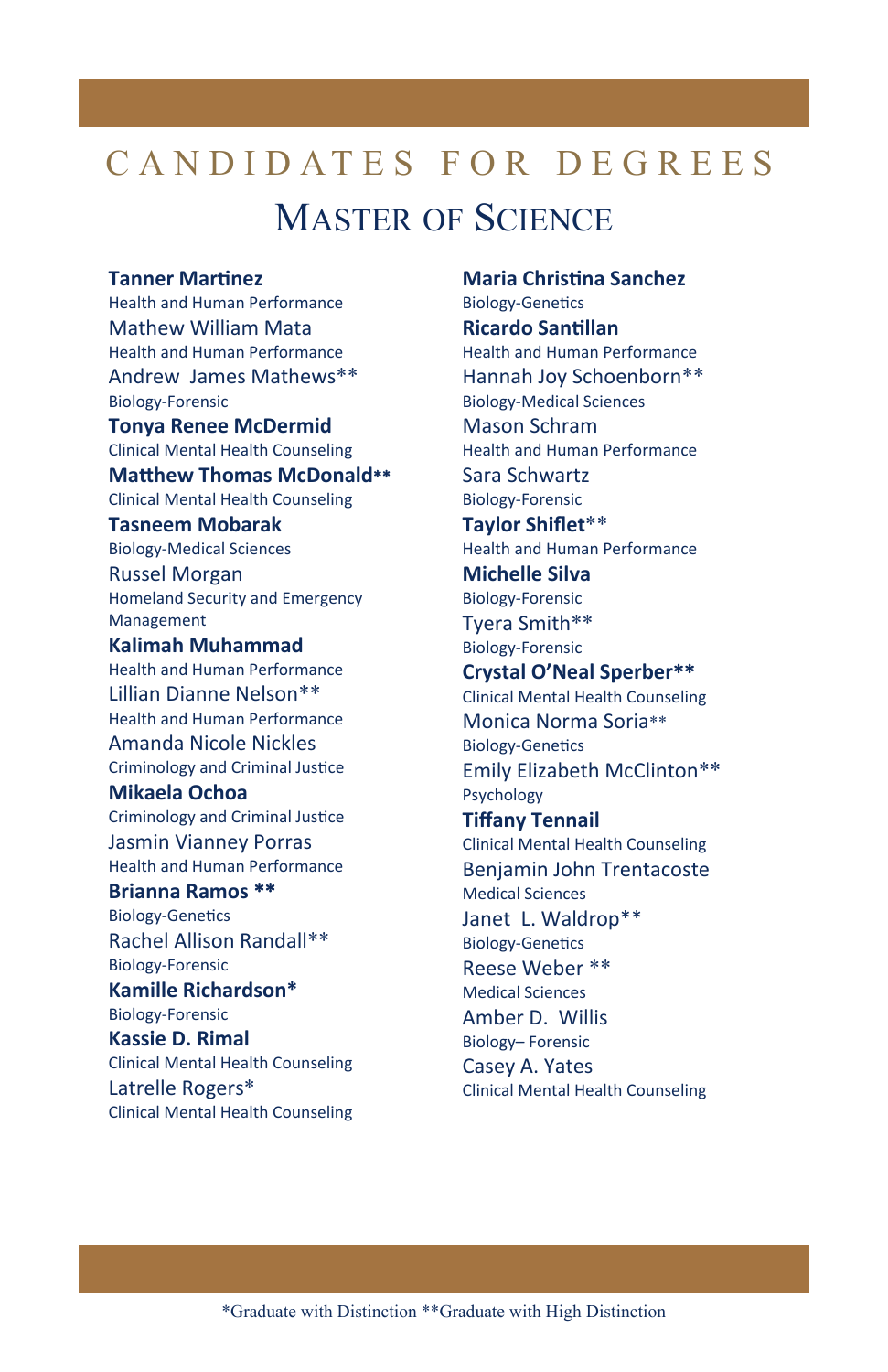## CANDIDATES FOR DEGREES MASTER OF SCIENCE IN EDUCATION

Lori Ann Adkins\*\* School Counseling Steve Aguirre \*\* School Counseling **Haylee Dawn Alarcon\*\*** Teaching and Learning **Maria Elizabeth Alino\*** Educational Diagnostics Bryce J. Armstrong**\*\*** School Counseling **KrysƟna Barwick**\* School Counseling Leah Berryessa Campbell\* School Counseling Jonathan Borum\*\* School Counseling Amabilia Borunda Psychology Alicia K. Broten School Counseling Roberta Brown School Counseling Mindy Miyares Carter\*\* Educational Leadership Tiffani Rene Christopherson\* School Counseling **Juanita Clark‐Larkens** Educational Diagnostics **Denise Cobos\*\*** Educational Diagnostics Sarah Collins\*\* Special Education Brigitte Elizabeth Condon\*\* School Counseling Jessa Conlin\*\* School Counseling DaShane Cope Mental Health Counseling Marc Cote\*\* School Counseling

**Charmaine De Venecia** Special Education Stacy DeLeon\* School Counseling Sandra G. Determan\*\* Educational Diagnostics Kara Dolence\*\* Teaching and Learning Tara L. Dunn\*\* Teaching and Learning **Rachel L. Edwards** School Counseling Kristen C. Encinias Educational Diagnostics **Adrian Estrada\*\***  School Counseling **Marybeth F. Fajilagmago\*** Educational Diagnostics Krysta Cheri Felts\*\* Educational Leadership **Mia Fernandez**  Special Education Sarah Ysabel Flores\*\* Teaching and Learning Jonathan Figel\* School Counseling Cynthia Veronica Ford School Counseling James Funk Educational Leadership Joslynn Kathleen Garcia \*\* **Educational Diagnostics** Jeany Marie Garcia EducaƟonal Leadership Andrew Todd Gilbertson\*\* School Counseling Sarah Glissman\*\* School Counseling Victoria Goneau\*\* School Counseling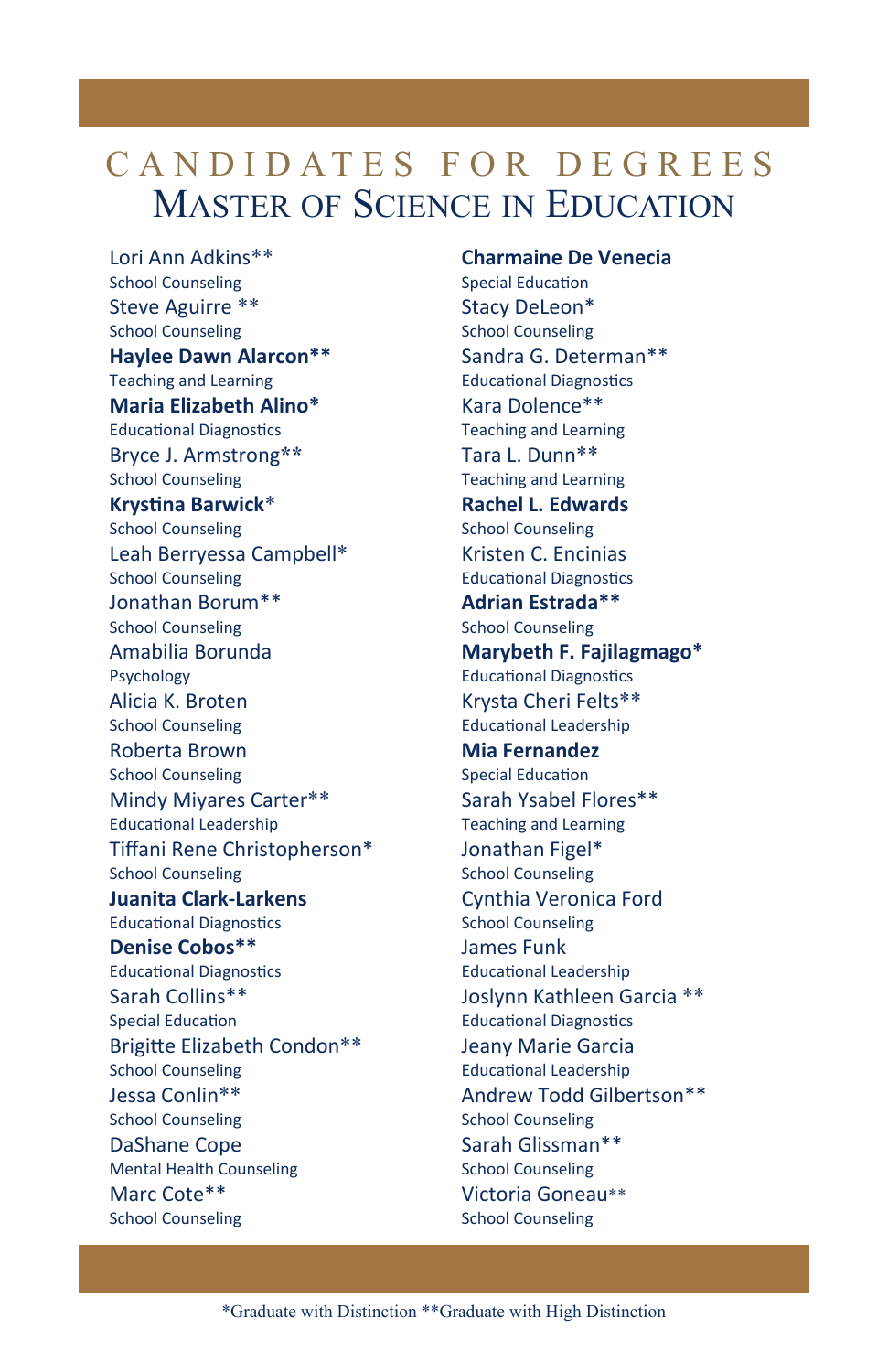## CANDIDATES FOR DEGREES MASTER OF SCIENCE IN EDUCATION

Olivia Taylor Goetz\*\* School Counseling Amy Lynn Gonsalez\* Teaching and Learning Reynaldo Gonzalez\*\* Educational Diagnostics Wesley S. Grassie\*\* Teaching and Learning Sarah Groth School Counseling Jena Fae GuƟerrez\*\* School Counseling Hollie D. Harris Special Education Miranda Hernandez Special Education Mary Hendrix School Counseling Tyler Hightower‐Wilson\* EducaƟonal Leadership Jason Hill School Counseling Kelly Hill Special Education Cassie Jill Hobbs\*\* Special Education **Michael Paul Holguin** Special Education Leah Holsten\*\* School Counseling Kecia Ann Hopper\*\* Teaching and Learning Keri Lynn Hysell School Counseling **Tycie D. Jackson\*\*** Educational Diagnostics Taylor Jones\*\* School Counseling Ashlie Jones School Counseling

Abby Marie Jones School Counseling Katelyn Jordan\*\* Teaching and Learning David Anthony Kemp\* School Counseling **Andrea Kiesling \*\*** Teaching and Learning **Anjelina D. King**\*\* Educational Diagnostics Monica Louise Kiser\*\* Teaching and Learning **Bekim Kjerimi\*\*** Special Education Jennifer Lee Kreusch School Counseling Crystal Lee Lucas \*\* Educational Leadership **Tamara Marie Lynd\*\*** Teaching and Learning **Maria A. Macias**\*\* Educational Diagnostics Eva Madrigal Educational Diagnostics Rebecca Maestas\*\* Teaching and Learning Darlene Marrujo Educational Diagnostics Jason Michael McCormick School Counseling Paigelynn McElveen School Counseling Jamal McKenzie School Counseling **Elena Melvin\*\*** Teaching and Learning Angela Miller Educational Diagnostics Corki Morales Self‐Design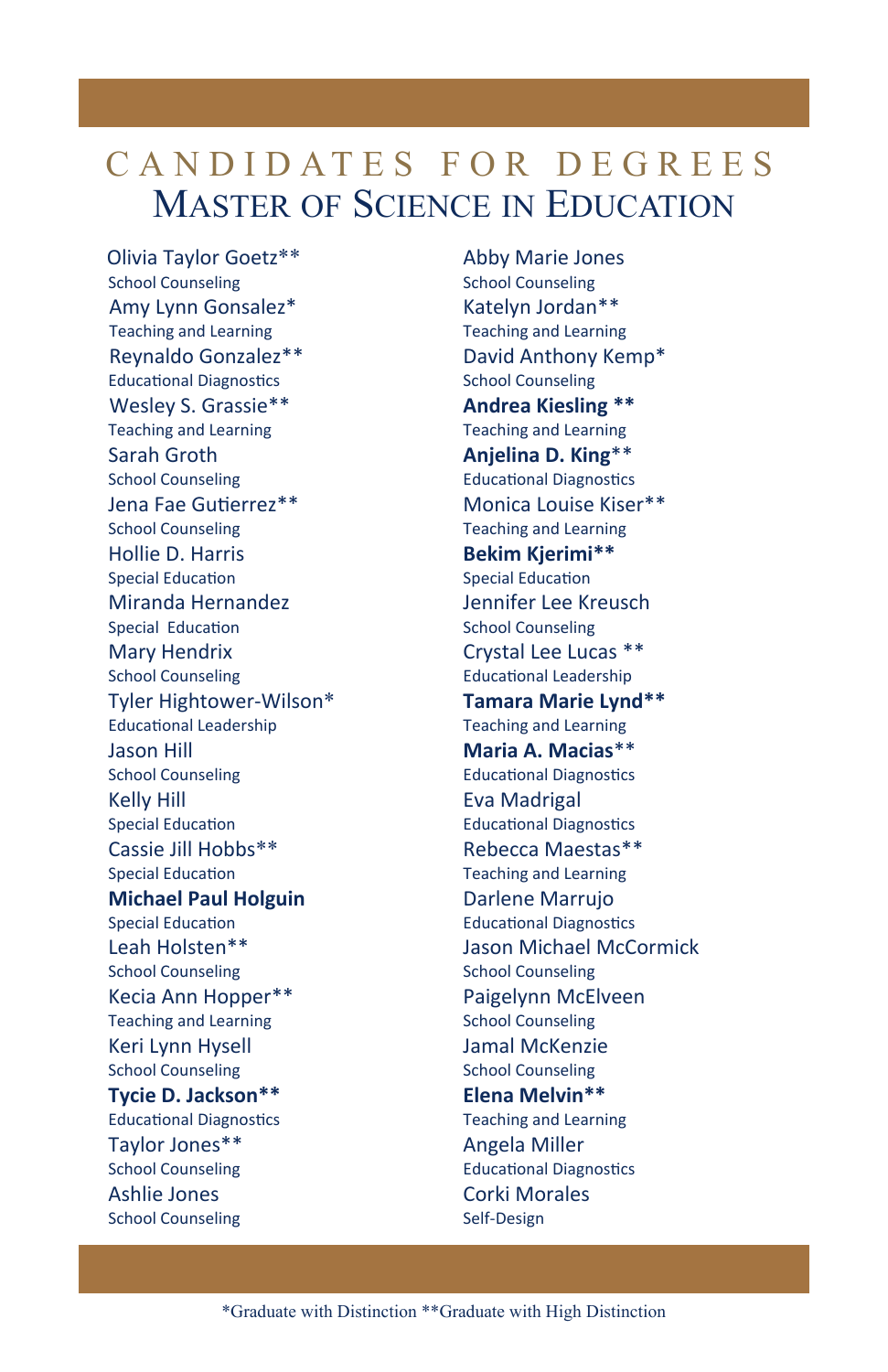## CANDIDATES FOR DEGREES MASTER OF SCIENCE IN EDUCATION

Rebecca Natwick\*\* School Counseling **Jennifer Novicki\*\*** Educational Diagnostics **Jesse Olivas**  Educational Leadership Barbara Ann Olson\*\* Teaching and Learning Guadalupe Ortiz\*\* Teaching and Learning Stacie Oswald\*\* School Counseling **Julie Overman**\*\* School Counseling Elias Bacileo Pacheco Teaching and Learning Samantha Jo Page\*\* School Counseling Crystal Marie Parrish\* School Counseling **Ginger Lee Parsons\*\*** Educational Diagnostics Cassandra PeƩy School Counseling Tra My Thi Phan School Counseling **Rebecca PickeƩ \*\*** School Counseling Dawn Renee Pipo\*\* School Counseling Jennifer Porter Special Education Andrew Purin School Counseling **Kay Rainwater**\* Self‐Design Rachel Rascon Mental Health Counseling Taylor Rather\* Educational Leadership

Shelby Don Keith Reeves\* EducaƟonal Leadership Brandon Riddle\*\* School Counseling Ryan Rivas\*\* Teaching and Learning **Breanna Lee Rouse\*\***  Special Education Hailey Rowland \*\* Educational Diagnostics Vasilisa Salayandia\*\* Educational Diagnostics Stephanie Seifert\*\* Educational Specialist Gregory Shill\*\* School Counseling Cheyenne Renfroe Smith\*\* Special Education Britini Spaulding School Counseling Anna Kathleen Strom\*\* Teaching and Learning Caitilin Szczesny\*\* Teaching and Learning **Rachell Teaschner\***  Teaching and Learning Raevyn Tuitasi‐Alonso\*\* Special Education **Jemmry Velasquez\*\*** EducaƟonal Leadership John Villanueva\*\* Special Education JoseƩe Wilcox EducaƟonal Leadership **Erin Rachelle Williamson\*\*** Educational Diagnostics Janelle Yoder**\*\*** School Counseling **Lauren Elizabeth Zarate\*\*** Teaching and Learning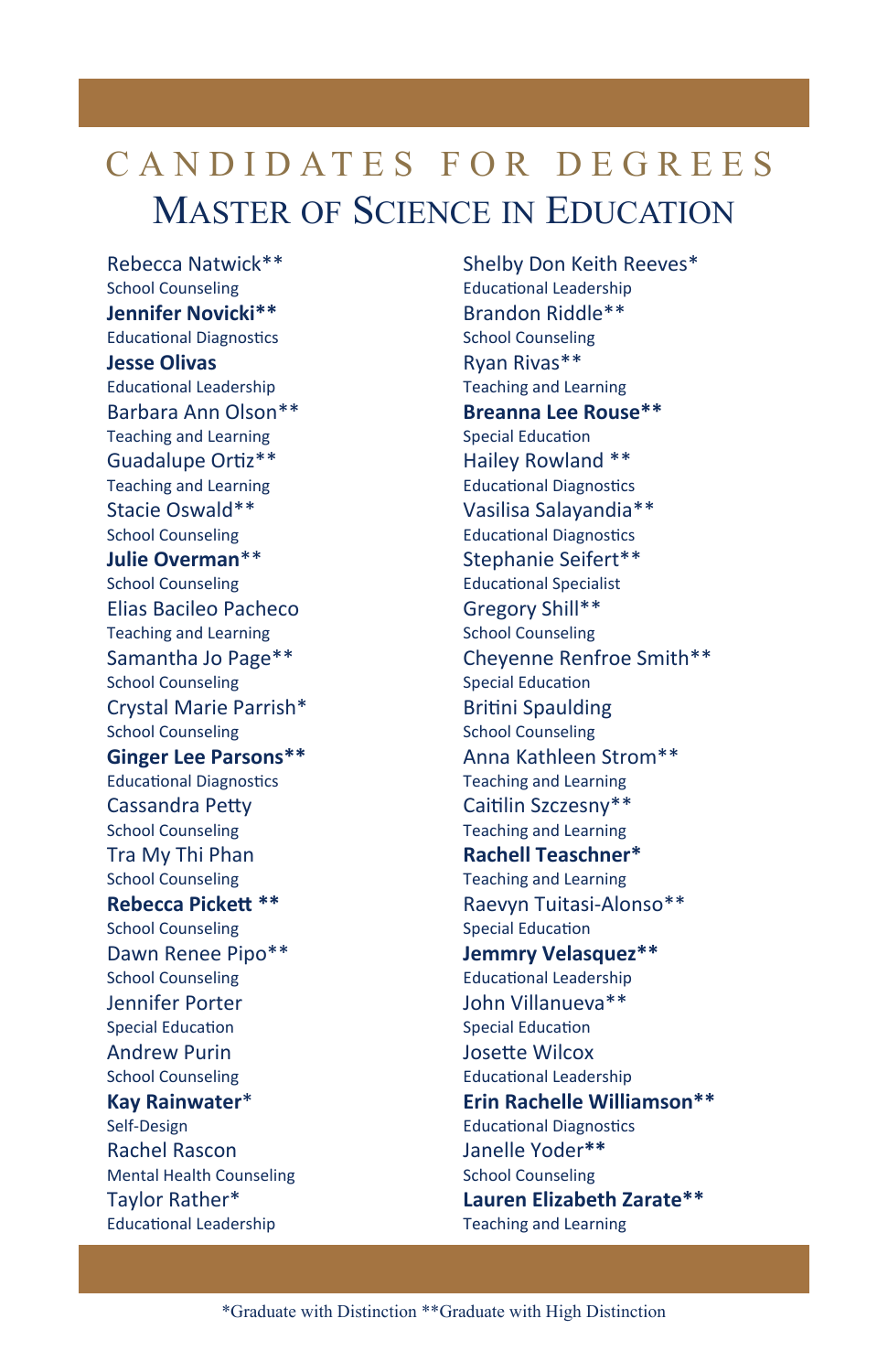## CANDIDATES FOR DEGREES DOCTOR OF BUSINESS ADMINISTRATION

#### **Linda Bell\***

Strategy and Innovation Pandora Rupert Bolt Strategy and Innovation **Whitney Boykin\*\*** Strategy and Innovation **Elaine Sena Cortez\*\*** Strategy and Innovation **Joseph Davis\*\*** Strategy and Innovation **MarƟn Blake Deatherage\*\*** Self Design

**Rolland D. Fields\*\*** Leadership and Organizational Development **Samuel Oppong‐Anim** Leadership and Organizational Development **Melody Roye\*\*** Strategy and Innovation Jason Andrew Russell\*\* Leadership and Organizational Development Carlos Wilson**\*\*** Leadership and Organizational Development

### DOCTOR OF EDUCATION

**Erica D. Armstrong\*\*** Higher Education Administration **Darice Balizan\*\*** PK‐12 AdministraƟon

\*Graduate with Distinction \*\*Graduate with High Distinction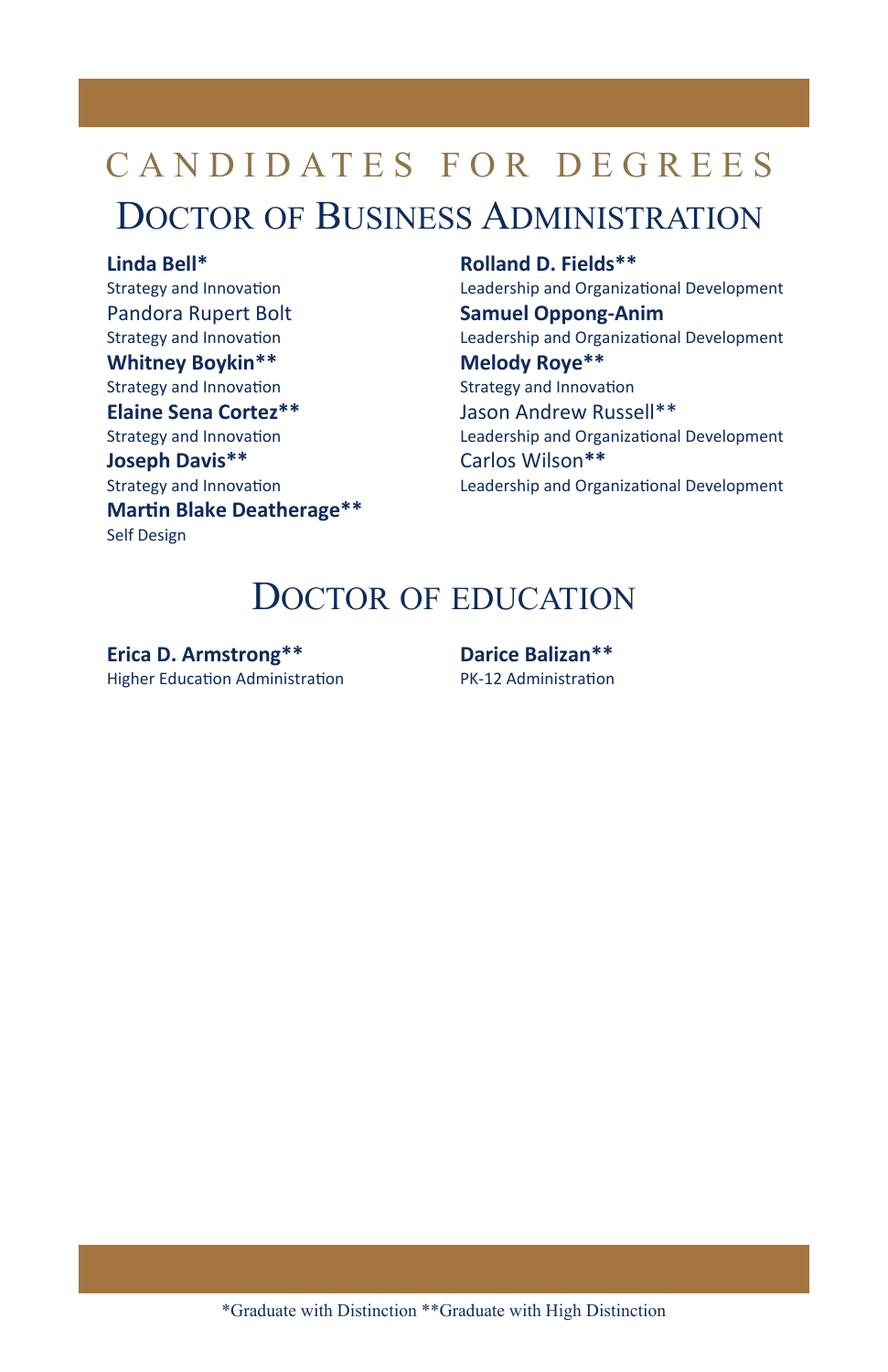## CANDIDATES FOR DEGREES MEMBERS OF THE 2020 AND 2021 **GRADUATING CLASSES PARTICIPATING IN** THIS YEAR'S COMMENCEMENT

**Connie P. Adriano Educational Specialist** Kim Alrod S. Araza\*\* **Special Education Samuel Oppong-Anim** Leadership and Organizational Development **Elenita Bahian Special Education** Catherine Lynn Brijalba\* Curriculum & Instruction Melanie Cacao\*\* **Educational Diagnostics Cruz Cecilia Castillo** Human Resource Management Aleiandro Chavez\* **Health and Human Performance Mary-An Tunggamos Cobol Educational Administration Kamil C. Cooper Educational Administration Martin Blake Deatherage\*\* Self Design Alisha Dahal Biology Julie Beth Davidson\*\* Educational Specialist** Uwem Equan\*\* Leadership and Organizational Development Cynthia L. Garcia\*\* **Healthcare Administration Celeste Mireya Gutierrez\*\*** Kinesiology and Exercise Science Pauline Jane De Guzman\*\* **Educational Diagnostics Razelle Tuquero Hamol Special Education** 

**Edit Herrera**. **Biology** Dacia Akem Johnson\*\* Human Resource Management **Fernando Arturo Lechuga Criminal Justice Francis Jenny Loredo** Kinesiology and Exercise Science Danielle M. Miranda\*\* **School Counseling** Eric A. Mercado\*\* **Strategy and Innovation Stephanie Namm Clinical Mental Health Counseling** Jorge A. Olmos\* Human Resource Management **John Casimiro Perales Educational Specialist Kylee Zane Portocarrero** Accounting Carla Sue Potter\*\* **Health and Human Performance Arnel Campoto Rosales\* Special Education Nelson Magtibay Ravina\*\* Educational Diagnostics Supapon Saosing\*\* Teaching and Learning** Cindy Serrano\*\* **Special Education Jocelyn Smedes\*\* Special Education Cassandra E. Smith** Health and Human Performance **Patricia Soriano** Finance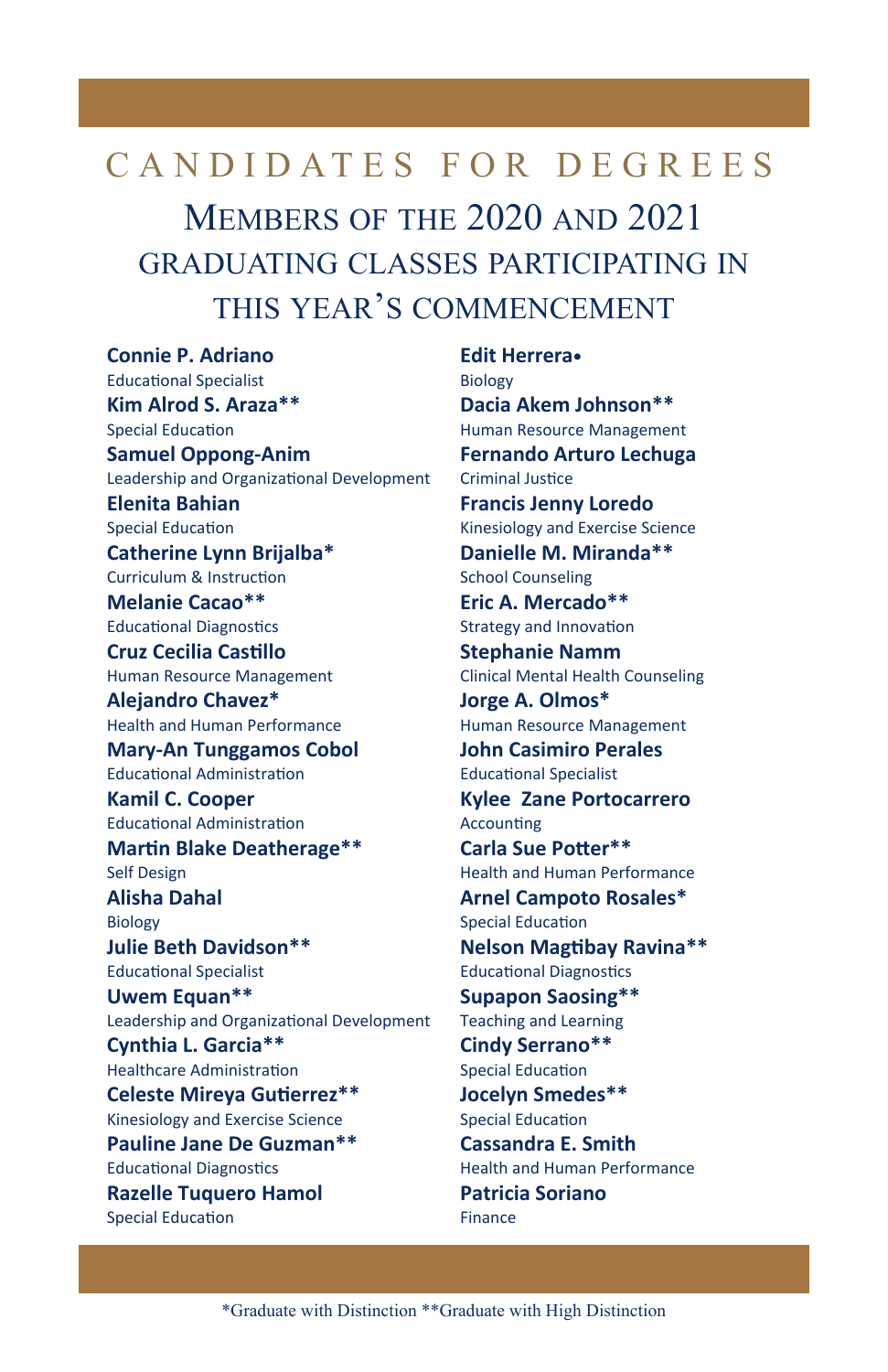## CANDIDATES FOR DEGREES MEMBERS OF THE 2020 AND 2021 **GRADUATING CLASSES PARTICIPATING IN** THIS YEAR'S COMMENCEMENT

**Jose Torres Biology Leticia Vargas Public Administration Diego Angel Vasquez** Kinesiology and Exercise Science Ana Cristina Viador\*\* **Special Education** 

**Jonalyn Villegas\* Educational Specialist Ma Monina Villanueva Special Education Mark Vincent Walag\*\* Special Education**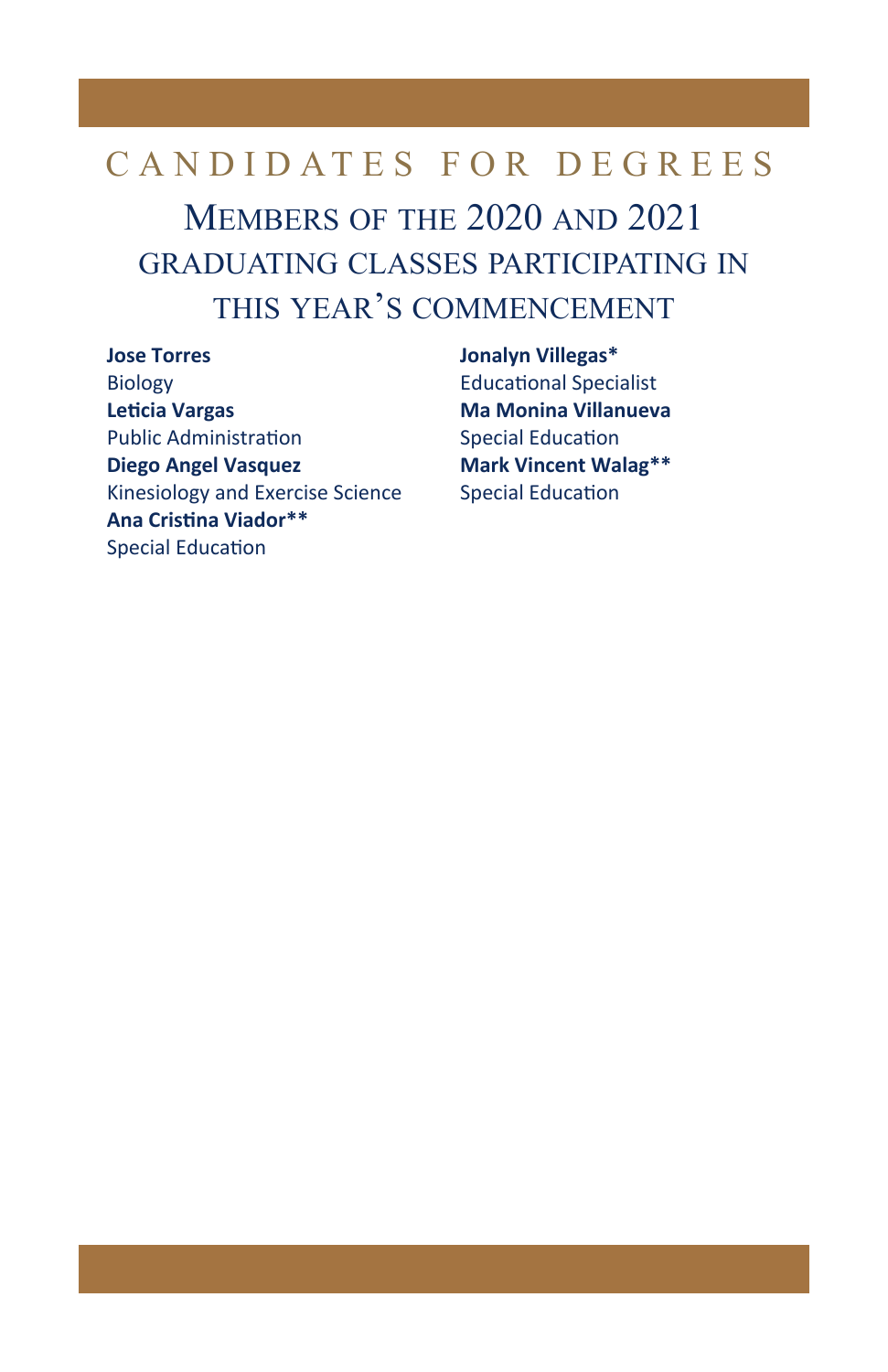# **HONORS**

## HONOR GRADUATES

Graduating seniors who have completed 30 semester hours at University of the Southwest with an exceptional cumulative grade point average (GPA) receive the following honors: Summa Cum Laude; "with highest honors"‐ students with GPA of 4.00 Magna Cum Laude; "with high honors"‐ students with a GPA of 3.90 Cum Laude; "with honors"‐ students with a GPA of 3.80

Master's level and Doctoral level students who have completed a degree at University of the Southwest with an exceptional cumulative grade point average receive the following honors:

Graduate with High Distinction; students with GPA of 3.95 - 4.00 Graduate with Distinction: students with GPA of 3.90 - 3.94

## AWARDS

President's Award- Presented to the graduating senior who best represents the ideals of the university on campus.

Trustees' Award-Presented to the graduating senior who best represents the ideals of the university in the community.

Academic Excellence Award– Presented to the graduating seniors with the highest cumulative grade point average.

Dean's Award‐ Presented to the Master graduate who best represents the ideals of the master's program in their college.

Provost's Award*‐* Presented to the doctoral candidate who, in the view of the faculty, best exemplifies the spirit of the doctoral program.